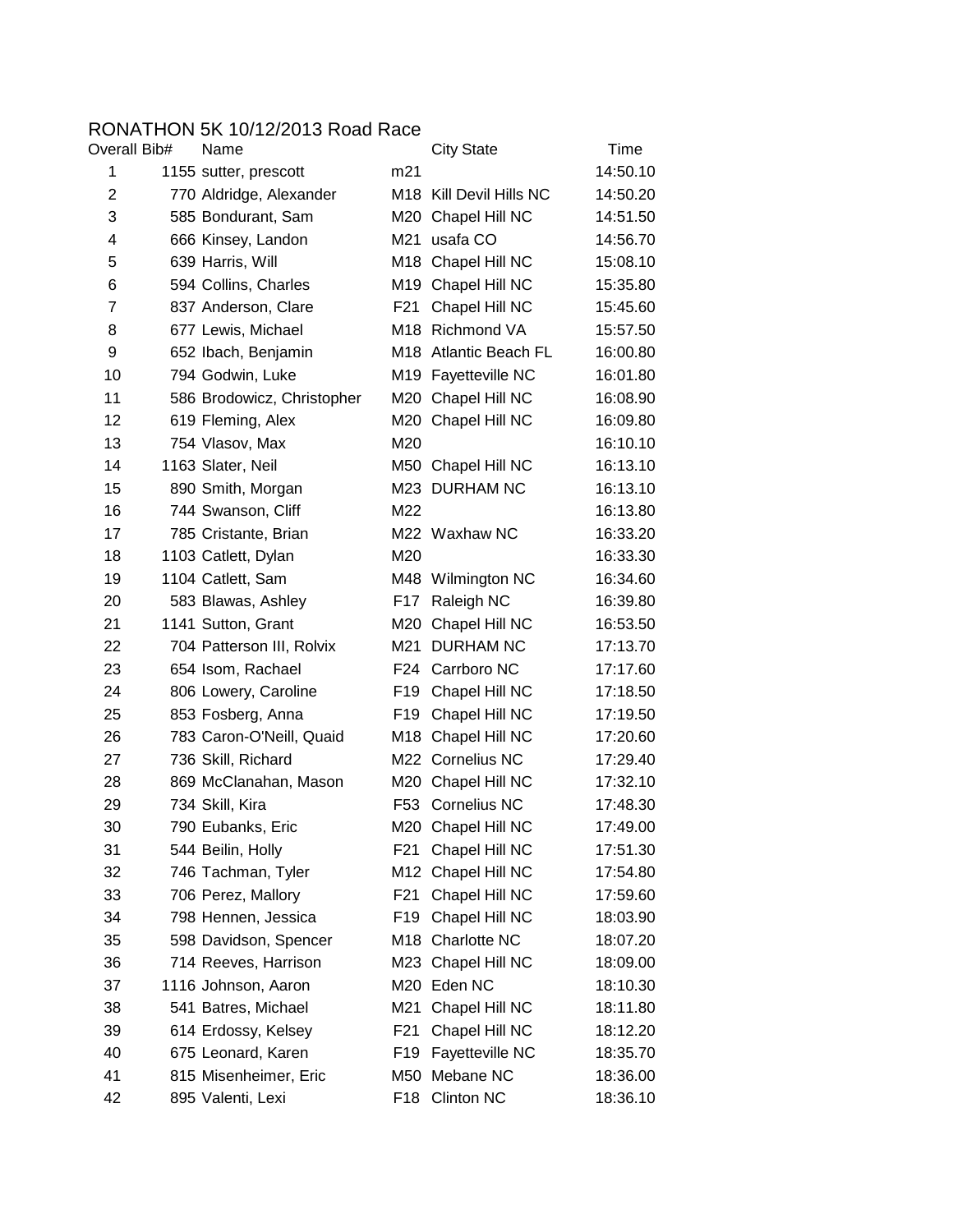| 43 | 745 Tachman, Mark         |                 | M56 Chapel Hill NC   | 18:42.10 |
|----|---------------------------|-----------------|----------------------|----------|
| 44 | 601 Davis, Andrew         |                 | M44 Raleigh NC       | 18:56.10 |
| 45 | 599 Davis, Abby           | F <sub>15</sub> |                      | 18:56.30 |
| 46 | 668 Kupres, Steven        |                 | M22 Dallas TX        | 18:58.20 |
| 47 | 810 Mauldin, Andrew       |                 | M19 Chapel Hill NC   | 18:58.30 |
| 48 | 792 Forlenza, Samantha    | F20             | Chapel Hill NC       | 18:58.70 |
| 49 | 840 Bryson, Carter        |                 | M20 Chapel Hill NC   | 19:00.30 |
| 50 | 723 Ross, Mary Hannah     |                 | F22 Henderson NC     | 19:03.20 |
| 51 | 1161 brusko, alex         | F <sub>21</sub> |                      | 19:07.80 |
| 52 | 883 Rothstein, Matthew    |                 | M20 Chapel Hill NC   | 19:09.30 |
| 53 | 1127 Perez, Abby          | F <sub>19</sub> | Chapel Hill NC       | 19:09.40 |
| 54 | 793 Fox, Brett            |                 | M22 Huntersville NC  | 19:10.60 |
| 55 | 604 Dennis, Savannah      |                 | F18 Jackson WY       | 19:11.70 |
| 56 | 582 Blau, Dan             |                 | M19 Chapel Hill NC   | 19:19.30 |
| 57 | 868 Levy, Martin          |                 | M20 Palmetto Bay FL  | 19:21.50 |
| 58 | 808 Madigan, Michael      |                 | M22 Chapel Hill NC   | 19:22.40 |
| 59 | 866 Kessler, Laura        |                 | F22 Chapel Hill NC   | 19:23.40 |
| 60 | 760 Whitaker, Chelsea     | F18             | Mocksville NC        | 19:26.60 |
| 61 | 775 Blawas, Megan         | F <sub>15</sub> | Raleigh NC           | 19:28.60 |
| 62 | 1147 schwartz, evie       | F <sub>19</sub> |                      | 19:30.40 |
| 63 | 1137 Slater, Sydney       | F21             | Davidson NC          | 19:31.30 |
| 64 | 653 Irwin, Doug           | M20             |                      | 19:32.20 |
| 65 | 634 Halter, Alyssa        | F13             | Charlotte NC         | 19:32.70 |
| 66 | 728 shaner, christine     |                 | F24 DURHAM NC        | 19:33.70 |
| 67 | 892 Soernssen, Peyton     | F19             | Chapel Hill NC       | 19:34.20 |
| 68 | 878 O'Leary, Marie Claire | F19             | Chapel Hill NC       | 19:34.40 |
| 69 | 1118 Leak, Katherine      | F18             | Winston-Salem NC     | 19:36.30 |
| 70 | 766 Williamson, Macy      | F21             | Chapel Hill NC       | 19:36.90 |
| 71 | 612 Edmundson, Thomas     |                 | M19 Chapel Hill NC   | 19:37.00 |
| 72 | 1119 Levine, Andrew       |                 | M20 Chapel Hill NC   | 19:39.20 |
| 73 | 1164 izuuierdo, javier    | M36             |                      | 19:52.60 |
| 74 | 816 Misenheimer, Jeanne   | F50             | Mebane NC            | 20:00.10 |
| 75 | 1168 pena, tita           | M19             |                      | 20:01.80 |
| 76 | 1167 wilson, kristyn      | F <sub>19</sub> |                      | 20:01.80 |
| 77 | 778 Buchanan, Riley       |                 | M19 Chapel Hill NC   | 20:08.80 |
| 78 | 831 Watts, Maddie         | F <sub>19</sub> | Winston-Salem NC     | 20:09.40 |
| 79 | 648 Holmes, Tori          | F20             | <b>Wilmington NC</b> | 20:09.80 |
| 80 | 676 Lewis, Brandon        | M21             | Chapel Hill NC       | 20:16.10 |
| 81 | 855 Gasior, Madeline      |                 | F18 Charlotte NC     | 20:18.20 |
| 82 | 762 Whitaker, Keith       |                 | M49 Mocksville NC    | 20:20.70 |
| 83 | 833 Wiener, Jillian       | F <sub>18</sub> | Chapel Hill NC       | 20:22.00 |
| 84 | 779 Buie, Munroe          | F18             | Chapel Hill NC       | 20:22.60 |
| 85 | 1162 english, steve       | M53             |                      | 20:23.00 |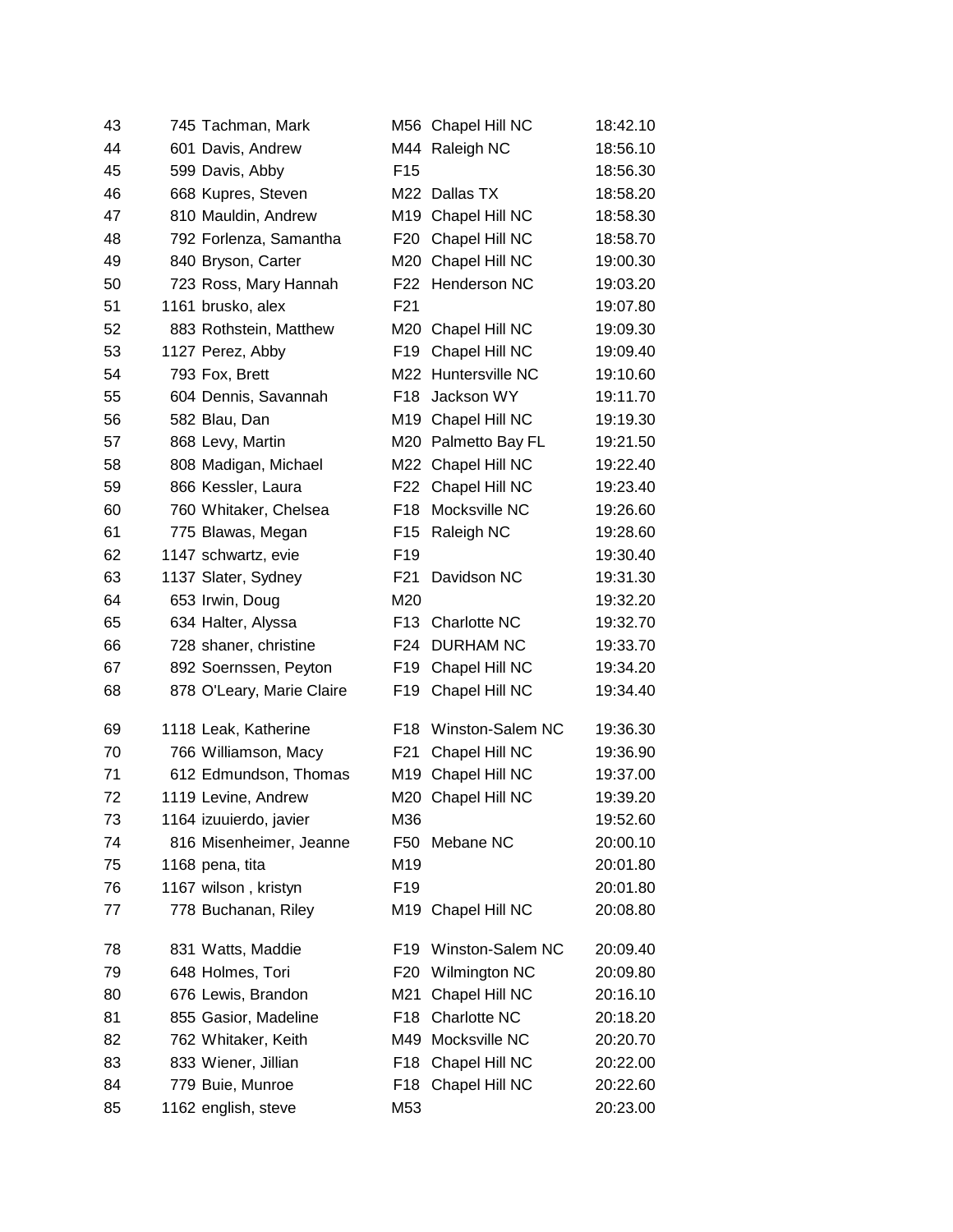| 86  | 678 Loren, Megan         | F18             | Chapel Hill NC       | 20:23.50 |
|-----|--------------------------|-----------------|----------------------|----------|
| 87  | 786 Daubert, Mairin      | F <sub>18</sub> | Chapel Hill NC       | 20:24.90 |
| 88  | 897 Bissette, Randall    | M18             | Chapel Hill NC       | 20:27.50 |
| 89  | 590 Calvert, Martha      | F <sub>19</sub> | Raleigh NC           | 20:29.30 |
| 90  | 694 Mossinghoff, Alli    | F <sub>19</sub> | Raleigh NC           | 20:29.30 |
| 91  | 756 Watts, Richard       |                 | M54 Winston-Salem NC | 20:30.00 |
| 92  | 1109 Evert, Harrison     | M19             | Tulsa OK             | 20:30.30 |
| 93  | 765 Wiggins, Jennifer    | F39             | Chapel Hill NC       | 20:30.70 |
| 94  | 735 Skill, Kristen       | F <sub>20</sub> | <b>Cornelius NC</b>  | 20:30.70 |
| 95  | 1148 sidor, joseph       | M50             |                      | 20:31.90 |
| 96  | 716 Reynolds, Meredith   | F21             | Chapel Hill NC       | 20:33.10 |
| 97  | 681 Mayo, Chip           | M57             | Raleigh NC           | 20:36.90 |
| 98  | 1114 Hassin, Bryan       | M34             | Chapel Hill NC       | 20:58.40 |
| 99  | 771 Ambler, Elizabeth    | F <sub>19</sub> | Summerfield NC       | 21:11.00 |
| 100 | 584 Blawas, Camryn       | F14             | Raleigh NC           | 21:19.00 |
| 101 | 867 Layman, Ryan         | M <sub>19</sub> |                      | 21:19.70 |
| 102 | 616 Fedder, Victoria     | F <sub>19</sub> |                      | 21:21.80 |
| 103 | 626 Ghahhari, Victoria   | F20             | <b>CHARLOTTE NC</b>  | 21:21.80 |
| 104 | 847 English, Elle        | F <sub>19</sub> | Chapel Hill NC       | 21:21.90 |
| 105 | 695 Mueller, Sierrah     | F17             | Candler NC           | 21:22.60 |
| 106 | 824 Riley, Lauren        | F <sub>21</sub> | Chapel Hill NC       | 21:28.10 |
| 107 | 518 Ambler, Laura        |                 | F45 Summerfield NC   | 21:28.90 |
| 108 | 522 Ambler, Michael      | M48             | Summerfield NC       | 21:29.00 |
| 109 | 696 Murphy, Charlie      | M57             |                      | 21:29.30 |
| 110 | 726 Sanborn, Mallory     | F <sub>19</sub> | Chapel Hill NC       | 21:34.90 |
| 111 | 1113 Hanes, Sydney       | F <sub>19</sub> | winston-salem NC     | 21:37.60 |
| 112 | 1130 Ralston, Katie      | F <sub>19</sub> | Chapel Hill NC       | 21:38.10 |
| 113 | 1149 Single, Hannah      | F <sub>19</sub> | Marietta GA          | 21:38.40 |
| 114 | 781 Busby, Kristen       | F <sub>20</sub> | Chapel Hill NC       | 21:43.70 |
| 115 | 753 Umberger, Maggie     | F <sub>20</sub> | Chapel Hill NC       | 21:44.00 |
| 116 | 664 Kessler, Kelsey      | F21             | 277514               | 21:44.60 |
| 117 | 1107 Conner, Caroline    | F <sub>21</sub> | Chapel Hill NC       | 21:45.40 |
| 118 | 1108 Elliot, Jonathan    | M18             | Linden NC            | 21:47.40 |
| 119 | 780 Bumgarner, John      |                 | M18 Lenoir NC        | 21:48.50 |
| 120 | 772 Arrowood, Spencer    |                 | M18 Winston-Salem NC | 21:49.20 |
| 121 | 1136 Shoulars, Wrenn     | F <sub>20</sub> | Raleigh NC           | 21:52.10 |
| 122 | 1132 Rosenthal, Bennett  |                 | M23 Raleigh NC       | 22:09.00 |
| 123 | 693 Morris, Mackenzie    | M18             | Matthews NC          | 22:15.50 |
| 124 | 581 Benson, Martha-Scott | F19             | Chapel Hill NC       | 22:25.10 |
| 125 | 674 Leland, Caroline     | F <sub>20</sub> | <b>Tarboro NC</b>    | 22:35.50 |
| 126 | 1115 Ingraham, Sara      | F18             | Chapel Hill NC       | 22:42.10 |
| 127 | 628 Grad, Katie          | F18             | Chapel Hill NC       | 22:44.10 |
| 128 | 720 Rodriguez, Dana      | F <sub>19</sub> | Chapel Hill NC       | 22:45.40 |
|     |                          |                 |                      |          |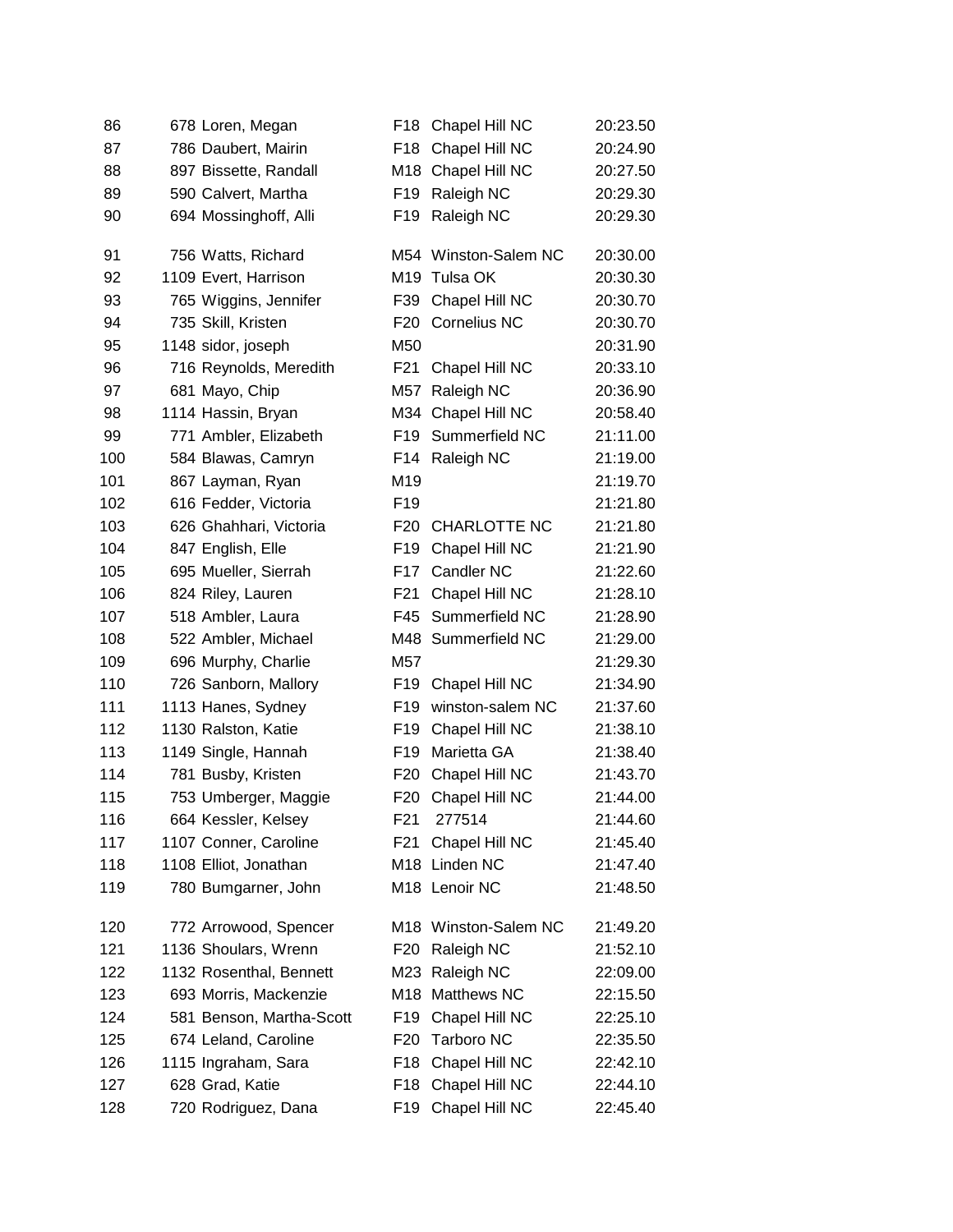| 129 | 649 Humphreys, Cerys      | F18             | Chapel Hill NC          | 22:45.50 |
|-----|---------------------------|-----------------|-------------------------|----------|
| 130 | 885 Santiago, Lexi        | F <sub>19</sub> | <b>Winter Park FL</b>   | 22:47.40 |
| 131 | 886 Scott, Claire         | F <sub>19</sub> | Carrboro NC             | 22:47.90 |
| 132 | 636 Halter, Toni          | F <sub>53</sub> | Charlotte NC            | 22:59.80 |
| 133 | 633 Halter, Alison        | F <sub>18</sub> | Charlotte NC            | 22:59.90 |
| 134 | 768 Winston, Miller       | F <sub>18</sub> | Raleigh NC              | 23:01.40 |
| 135 | 812 McGowan, Morgan       | F <sub>19</sub> | Chapel Hill NC          | 23:01.90 |
| 136 | 799 Hickey, James         | M21             |                         | 23:06.90 |
| 137 | 787 Deacon, Dree          | F <sub>20</sub> | Chapel Hill NC          | 23:08.80 |
| 138 | 841 Bushman, Emily        | F <sub>21</sub> | Chapel Hill NC          | 23:24.20 |
| 139 | 699 Pagnatta, Lexi        | F <sub>22</sub> | Chapel Hill NC          | 23:25.30 |
| 140 | 593 clendaniel, Charlene  | F <sub>54</sub> | Chapel Hill NC          | 23:29.20 |
| 141 | 627 Gonzales, Gabriela    | F19             | Chapel Hill NC          | 23:34.00 |
| 142 | 672 Leary, Matthew        | M21             | Chapel Hill NC          | 23:35.60 |
| 143 | 776 Brown, Callie         | F <sub>19</sub> | Fayetteville NC         | 24:03.20 |
| 144 | 1160 homesley, michael    | M20             |                         | 24:09.60 |
| 145 | 1139 Snow, Cassie         | F <sub>18</sub> | Chapel Hill NC          | 24:15.90 |
| 146 | 1125 Moye, Sara           | F <sub>18</sub> | Davidson NC             | 24:23.50 |
| 147 | 842 Cameron, Kendall      | F <sub>18</sub> | Chapel Hill NC          | 24:23.70 |
| 148 | 739 Smith, Kerrie         | F28             | Chapel Hill NC          | 24:24.80 |
| 149 | 644 Hazel, Kirby          | F <sub>18</sub> | Chapel Hill NC          | 24:28.40 |
| 150 | 640 Hazel, Ashlyn         | F <sub>18</sub> | Chapel Hill NC          | 24:37.30 |
| 151 | 632 Hall, Blake           | M18             | Raleigh NC              | 24:37.50 |
| 152 | 1133 Rosenthal, Susan     | F <sub>51</sub> | Raleigh NC              | 24:38.10 |
| 153 | 730 Shoulars, Rebecca     | F <sub>15</sub> | Raleigh NC              | 24:57.70 |
| 154 | 629 Graham, David         | M37             | <b>Holly Springs NC</b> | 24:57.80 |
| 155 | 698 Page, Christopher     | M46             | Raleigh NC              | 24:59.00 |
| 156 | 749 Taylor, Ann           | F <sub>50</sub> | <b>DURHAM NC</b>        | 25:06.00 |
| 157 | 894 Thompson, Jennifer    | F47             | <b>DURHAM NC</b>        | 25:06.20 |
| 158 | 871 McNeill, Meg          | F <sub>21</sub> | Chapel Hill NC          | 25:08.30 |
| 159 | 670 Laudun, Katie         | F <sub>20</sub> |                         | 25:08.60 |
| 160 | 673 Leitner, Alex         | F <sub>20</sub> |                         | 25:09.80 |
| 161 | 703 Patterson, Rolvix     | M51             | New Bern NC             | 25:17.80 |
| 162 | 516 Allen, Aubrey         | F <sub>18</sub> | Raleigh NC              | 25:18.00 |
| 163 | 702 Patterson, Martha Ann | F49             | New Bern NC             | 25:18.60 |
| 164 | 748 Tayloe, Mary          | F <sub>19</sub> | Chapel Hill NC          | 25:19.40 |
| 165 | 592 Carver III, William   | M35             | Roxboro NC              | 25:25.40 |
| 166 | 845 Cole, Nathan          | M19             | Chapel Hill NC          | 25:26.50 |
| 167 | 643 Hazel, Kim            | F48             | Roxboro NC              | 25:26.70 |
| 168 | 641 Hazel, Jay            | M50             | Chapel Hill NC          | 25:27.30 |
| 169 | 848 English, Lisa         | F <sub>53</sub> | Chapel Hill NC          | 25:30.50 |
| 170 | 1150 Pray, Caroline       | F19             | Wilmington NC           | 25:33.20 |
| 171 | 752 Trask, Ron            |                 | M52 Raleigh NC          | 25:37.20 |
| 172 | 647 Hoffman, Kirsten      | F20             | Chapel Hill NC          | 25:37.90 |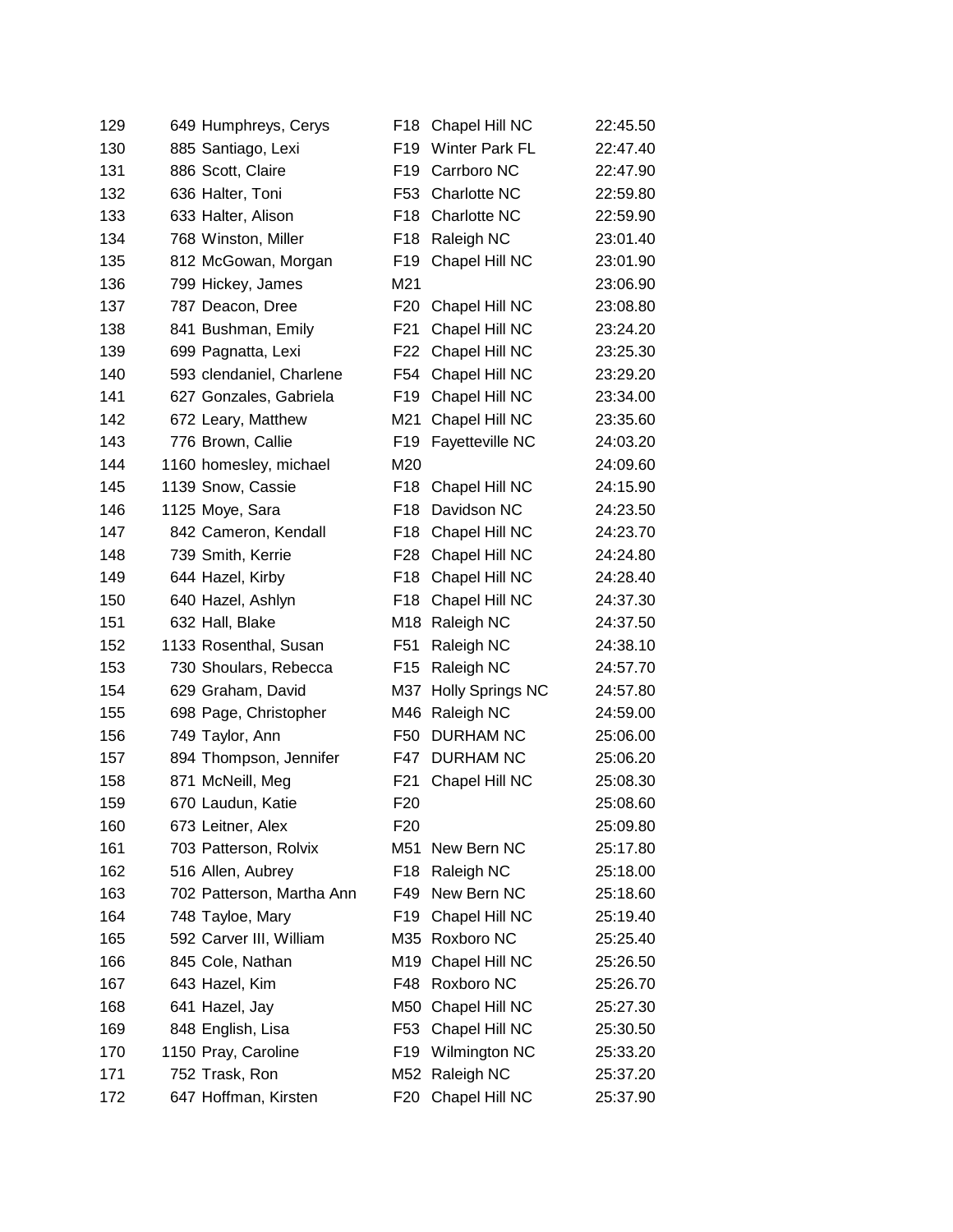| 173 | 1165 wall, allison        | F <sub>20</sub> |                   | 25:39.40 |
|-----|---------------------------|-----------------|-------------------|----------|
| 174 | 658 Jaffe, Emily          | F <sub>21</sub> | Chapel Hill NC    | 25:40.80 |
| 175 | 898 Blazing, Jenny        | F <sub>50</sub> | Chapel Hill NC    | 25:42.20 |
| 176 | 697 murray, jeanne        | F51             | <b>DURHAM NC</b>  | 25:42.40 |
| 177 | 729 Shoulars, Laurie      | F49             |                   | 25:53.30 |
| 178 | 1111 Gallerani, Erica     | F18             | greensboro NC     | 26:23.10 |
| 179 | 1129 Powers, Bill         | M79             | Chapel Hill NC    | 26:25.70 |
| 180 | 630 Graves, Delaney       | F24             | Chapel Hill NC    | 26:26.50 |
| 181 | 830 voelkel, mary         | F48             | Chapel Hill NC    | 26:31.60 |
| 182 | 896 Berchuck, Amy         | F56             | Chapel Hill NC    | 26:33.40 |
| 183 | 610 eck, Juliette         | f46             | <b>DURHAM NC</b>  | 26:33.40 |
| 184 | 1110 Gallerani, Anna      | F <sub>18</sub> | greensboro NC     | 26:44.50 |
| 185 | 1166 cameron, georgia     | F <sub>18</sub> |                   | 26:52.50 |
| 186 | 660 Jessup, Sarah         | F18             | Chapel Hill NC    | 26:52.60 |
| 187 | 1158 mumford, eli         | M <sub>9</sub>  |                   | 27:00.70 |
| 188 | 1156 Mumford, Christopher | M46             | Chapel Hill NC    | 27:02.00 |
| 189 | 731 Shoulars, Will        | M51             |                   | 27:13.90 |
| 190 | 587 Brown, Kurt           | M19             | Chapel Hill NC    | 27:16.00 |
| 191 | 882 Riley, John           | M53             | greensboro NC     | 27:33.40 |
| 192 | 854 Fullarton, Megan      | F <sub>19</sub> | Chapel Hill NC    | 27:33.70 |
| 193 | 889 Smart, Ben            | M19             | The Woodlands TX  | 27:34.40 |
| 194 | 528 Bakker, Marisa        | F <sub>18</sub> | Chapel Hill NC    | 27:35.70 |
| 195 | 725 Sale, Laura           | F <sub>19</sub> | Chapel Hill NC    | 27:35.90 |
| 196 | 1153 miles, lia           | F <sub>19</sub> |                   | 27:44.30 |
| 197 | 1152 suampady, gavson     | M19             |                   | 27:44.80 |
| 198 | 526 ancherico, rebecca    | F17             | Fayetteville NC   | 27:46.50 |
| 199 | 846 Dowd, Brendan         |                 | M22 Carrboro NC   | 27:58.80 |
| 200 | 1128 Piepmeyer, Hailey    | F <sub>20</sub> |                   | 28:08.80 |
| 201 | 1102 Catlett, Christine   |                 | F48 Wilmington NC | 28:09.70 |
| 202 | 624 Gentry, Steve         |                 | M54 LEWISVILLE NC | 28:12.00 |
| 203 | 870 McMillen, Alison      | F21             | Smithfield NC     | 28:24.30 |
| 204 | 875 Nett Hinkley, Kara    | F29             | Chapel Hill NC    | 28:28.30 |
| 205 | 863 Hinkley, Jed          | M32             | Chapel Hill NC    | 28:44.10 |
| 206 | 596 Conyers, Katie        | F <sub>18</sub> | Matthews NC       | 28:48.30 |
| 207 | 688 Montanez, Stefan      | M18             | Chapel Hill NC    | 28:52.30 |
| 208 | 763 Whitaker, Lisa        | F46             | Mocksville NC     | 29:26.70 |
| 209 | 605 Dickerson, Kelsey     | F18             | Chapel Hill NC    | 29:39.10 |
| 210 | 1154 walsh, bryan         | M18             |                   | 29:39.10 |
| 211 | 791 Fleming, Kathryn      | F <sub>18</sub> | Smithfield NC     | 30:57.00 |
| 212 | 822 Oldham, Laura         | F <sub>18</sub> | Smithfield NC     | 30:57.00 |
| 213 | 722 Ross, Mary            | F46             | Henderson NC      | 33:09.60 |
| 214 | 524 ancherico, pam        | F47             | Fayetteville NC   | 33:10.00 |
| 215 | 642 Hazel, Kenley         | F <sub>12</sub> | Roxboro NC        | 34:02.10 |
| 216 | 747 Talley, Morgan        | F12             | Roxboro NC        | 34:04.40 |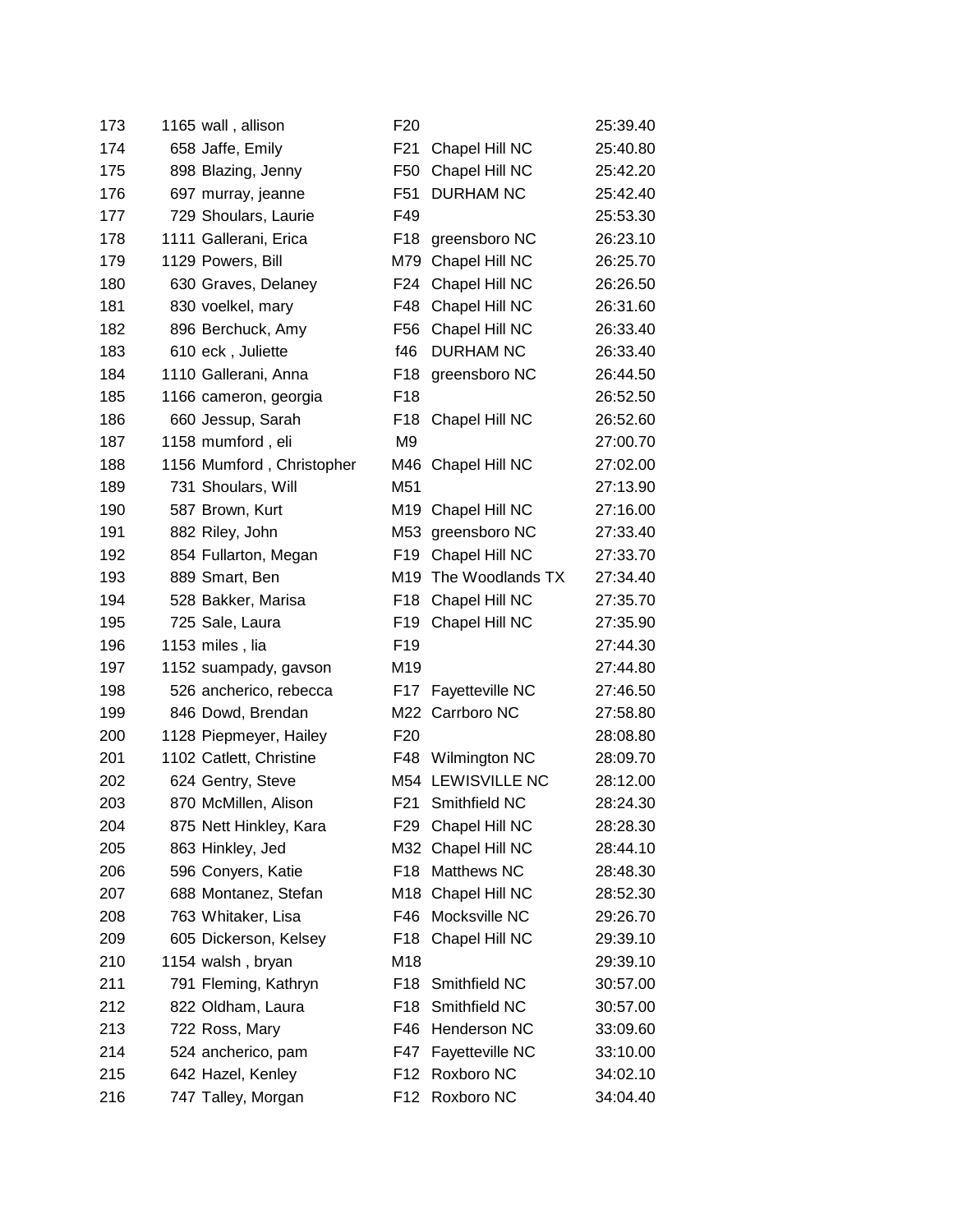| 217 | 1151 nguyen, michelle    | F <sub>19</sub> |                       | 34:38.50 |
|-----|--------------------------|-----------------|-----------------------|----------|
| 218 | 818 Mullendore, Julia    | F <sub>19</sub> | Kirkwood MO           | 34:39.20 |
| 219 | 682 Mayo, Teresa         | F56             | Raleigh NC            | 36:27.00 |
| 220 | 764 White, Austin        | F <sub>22</sub> | Chapel Hill NC        | 36:27.50 |
| 221 | 811 Mayo, Julie          | F <sub>21</sub> | Raleigh NC            | 36:27.60 |
| 222 | 607 Ebert, Christine     | F <sub>52</sub> | <b>LEWISVILLE NC</b>  | 36:29.30 |
| 223 | 609 Ebert, Suzahn        | F <sub>19</sub> | Chapel Hill NC        | 36:29.50 |
| 224 | 608 Ebert, Richard       | M55             | LEWISVILLE NC         | 36:30.90 |
| 225 | 852 Forster, Amy         | F <sub>19</sub> | Raleigh NC            | 36:49.60 |
| 226 | 887 Sherron, Ali         | F <sub>19</sub> | Chapel Hill NC        | 36:49.60 |
| 227 | 862 Hester, Morgan       | F <sub>19</sub> | Chapel Hill NC        | 36:50.20 |
| 228 | 715 Regele, Katherine    | F <sub>21</sub> | Charlotte NC          | 36:59.80 |
| 229 | 1144 Woods, Julia        | F <sub>21</sub> | Chapel Hill NC        | 37:01.40 |
| 230 | 829 Van Giesen, Krista   | F <sub>20</sub> | Chapel Hill NC        | 37:18.90 |
| 231 | 849 Fleischer, Elizabeth | F <sub>18</sub> | Charlotte NC          | 37:19.80 |
| 232 | 825 Shumate, Erin        | F <sub>20</sub> | Chapel Hill NC        | 37:20.90 |
| 233 | 859 Hall, Emili          | F <sub>19</sub> | Thomasville NC        | 37:21.10 |
| 234 | 712 Prock, Jessica       | F <sub>22</sub> | Raleigh NC            | 37:29.80 |
| 235 | 713 Prock, Katie         | F49             | Raleigh NC            | 37:29.80 |
| 236 | 711 Prock, Don           | M48             | Raleigh NC            | 37:31.70 |
| 237 | 1157 mumford, alexi      | F <sub>6</sub>  |                       | 38:58.70 |
| 238 | 1159 permutt, joelle     | F46             |                       | 39:02.20 |
| 239 | 1145 webb, andi          | F <sub>25</sub> |                       | 39:34.30 |
| 240 | 1146 Popish, Lisa        | F46             | <b>Lumberton NC</b>   | 39:34.60 |
| 241 | 800 Hollowell, Debby     | F45             | Bayboro NC            | 49:31.60 |
| 242 | 600 Davis, Amy           | F45             |                       | 49:33.50 |
| 243 | 603 Davis, Lauren        | F42             | Cary NC               | 49:33.70 |
| 244 | 865 Jones, Sarah         | F <sub>21</sub> | Chapel Hill NC        | 50:15.90 |
| 245 | 880 Preslar, Aleise      | F <sub>19</sub> | Chapel Hill NC        | 50:16.00 |
| 246 | 820 Nunn, Brad           | M <sub>15</sub> | Kernersville NC       | 50:20.80 |
| 247 | 821 Nunn, Susanna        | F45             | Kernersville NC       | 50:21.50 |
| 248 | 802 Latvala, Ally        | F12             | <b>WAKE FOREST NC</b> | 50:22.90 |
| 249 | 803 Latvala, Tracy       | F45             | <b>WAKE FOREST NC</b> | 50:23.30 |
| 250 | 751 Trask, Deb           | F49             | Raleigh NC            | 50:27.40 |
| 251 | 1131 Rosen, Hannah       | F18             | Greensboro NC         | 50:52.30 |
| 252 | 891 Sneed, Evan          | M19             | Chapel Hill NC        | 50:54.40 |
| 253 | 844 Cody, CJ             | F <sub>19</sub> | Chapel Hill NC        | 50:54.80 |
| 254 | 851 Focas, Morgan        | F <sub>17</sub> | Reisterstown MD       | 50:55.70 |
| 255 | 758 Wei, Jenny           | F <sub>18</sub> | Chapel Hill NC        | 51:56.70 |
| 256 | 814 Millican, McKenzie   | F <sub>19</sub> | winston-salem NC      | 51:56.90 |
| 257 | 635 Halter, Paul         | M54             | Charlotte NC          | 52:08.60 |
| 258 | 1121 Lewis, Leita        | F <sub>53</sub> | Raleigh NC            | 52:16.70 |
| 259 | 741 Spillane, Lisa       | F54             | Apex NC               | 52:19.60 |
| 260 | 742 Spillane, Raymond    | M57             | Apex NC               | 52:19.90 |
|     |                          |                 |                       |          |